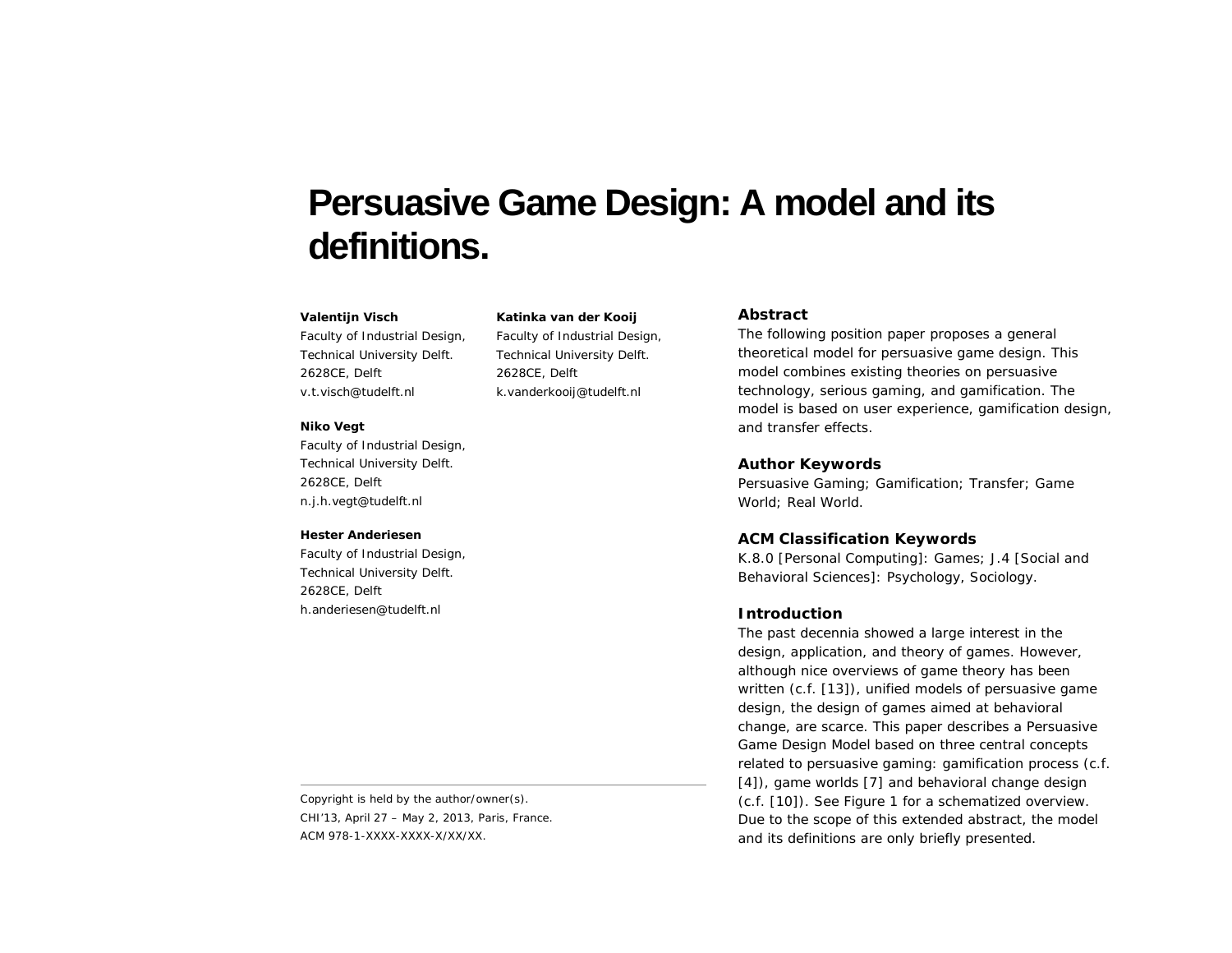

**Fig. 1.** Persuasive Game Design Model.

## **Real world and Game world**

Persuasive Game Design: *Game design aiming to create a user experienced game world to change the user behaviour in the real world.*

Users experience the real world, but when they are playing a game the experience of the real world is changed into a game world experience. This change is never complete, but remains a mixture of both worlds. Game worlds and the real world are at the (unreachable) ends of a continuum. Some game experiences (e.g. soccer) are closer to the real world experiences than others (e.g. World of Warcraft) and

some real world experiences (e.g. stock exchange) are closer to a game world experience than others (e.g. waiting for the elevator).

An individual is driven by the same motivational needs in real world and game worlds: the need for *autonomy, competence* and *social relatedness* [12] govern his behaviour. But whereas the individual has to actively search for need fulfilment in the real world, game worlds are explicitly designed to fulfil these needs, resulting in a game world typical immersive and satisfying experience [11]. Moreover, a game world is experienced as a protective world [1], where his actions have less serious consequences than in the real world. Encouraged by such protective framing the user enjoys immersion in the game world on a perceptual (e.g. presence), cognitive (game rule compliance), action (game behaviour), emotional (enjoy the wide array of game emotions), and social level (social player relationships). The two experiential qualities, *immersive*  and *enjoyable,* are dominant in a game world.

However, immersion and enjoyment are not exclusive for game world experiences. They may also occur whilst composing music or when one is watching a screenplay. So what differentiates a game world different from other 'flow'-like experiences? We would propose to describe these differences from a symptom-based view in the line of Goodman's definition of the aesthetic experience: : "A symptom is neither a necessary nor a sufficient condition for, but merely tends in conjunction with other such symptoms to be present in, aesthetic experience" [6, p.252]. The symptoms of a game experience are the presence of one or more game elements.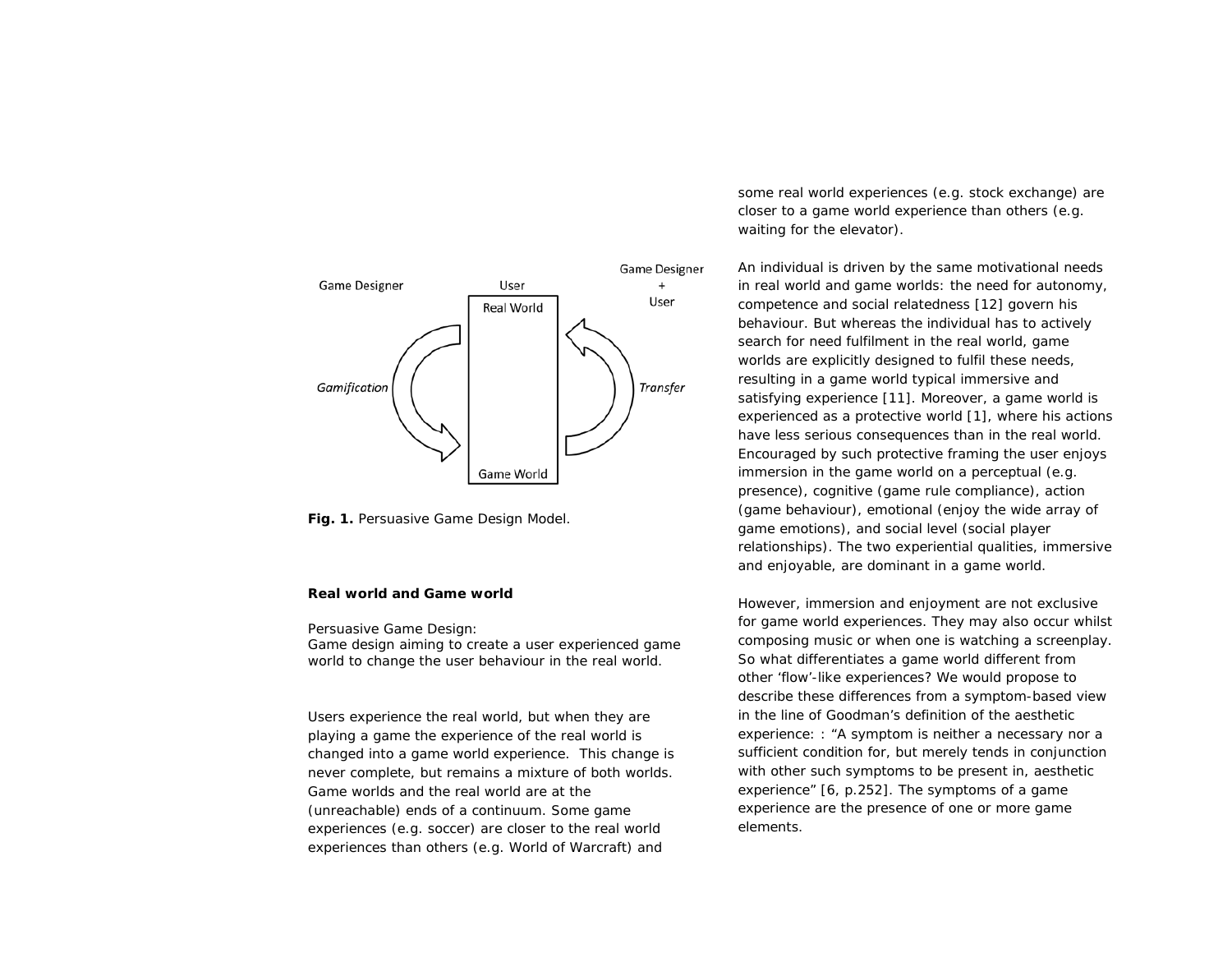## **Game-elements and Gamification**

Gamification:

*Design of game-elements applied on real-world attributes to create a user experienced game-world.*

Game-elements are the motivational elements typical for game-design. Often the elements are rule-based constituting the boundaries between the game world and the real world (c.f. [8]). Typical elements are challenge, phantasy, competition, and exploration. Experiencing these elements gives rise to a diverse and long set of specific game experiences [9]. These elements also appear in the real world, but to elicit user experienced game worlds, game designers can design them by processes like selection, addition, combination, enhancing or foregrounding. The designed gameelements do need some material to be applied upon (e.g. a competition on *something*). This 'material' is derived from the *real world context* and consists of attributes such as objects, social relationships, actions, attitudes, user motivations or experiences. Note that persuasive games are not restricted to the digital medium but its form is dependent on game-elements, the gamified real-world context, and the aimed transfer effect (e.g. [14]).

## **Persuasive Gaming and Transfer**

Transfer:

*Effect of user experienced game world on forming, altering, or reinforcing user-compliance, -behaviour, or –attitude, in the real world.* 

Games can change behaviour in the game world and in the real world. The enjoyable and immersive game world can help, motivate, or persuade users to behave in ways they experience as difficult in the real world (c.f. games for social, physical, and mental healthcare – e.g. [2]. The designer can intend to change this behavior as in Fogg's [5] definition of persuasive technology: "interactive computing systems designed to change people's attitudes and behaviors". Or the persuasion might be the effect of the game rhetorics as in Bogost's [3] definition of persuasive games: "videogames that mount procedural rhetorics effectively".

Gamification and transfer are separate processes however: gamification does not imply transfer. We therefore represented these processes separately in our model. Transfer of the game world onto the real world can occur on different levels: the player's compliance, behaviour or attitudes may be formed, changed or reinforced [10]. Transfer effects can be directed when the original *to be changed* user-behavioural or motivational aspects are gamified and take part in the game world (as gamified real-world attributes). In the gameworld these behavioural/ motivational aspects can be changed towards the target behaviour. When the target behaviour is realized in the gameworld, the transfer from the gameworld to the real world can be designed by the persuasive game designer. This transfer design is often neglected. Three main design methods can be applied to make this transfer as transgression from the game world to the real world: (1) Sudden change, in which there is no transgression. The game world experience functions as a prime for the behaviour in the real world; (2) Gradual change, in which the game world dissolves gradually into the real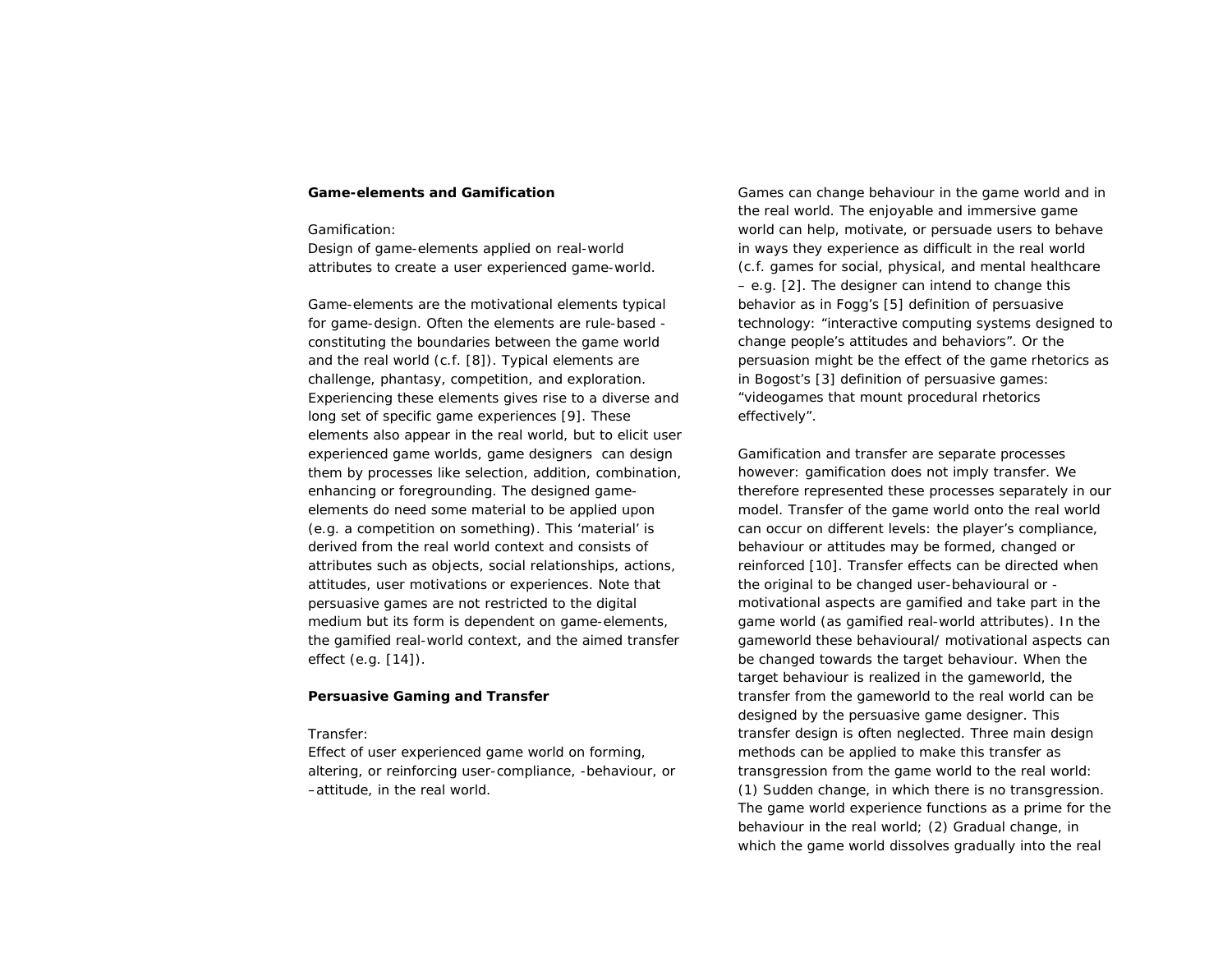world and vice versa. The game world may (a) finally vanish into the real world (dissolve) or (b) parts of the game world may remain present in the real world; and (3) Adaptive change, when the level of transgression from the game world into the real world is dependent from the actual user's behavioural change in the real world. Given the behavioural goals of persuasive games it is essential that the transfer effect of the game world is tested in effect studies (c.f. evaluations, N=1 studies, control studies, RCTs). Effect studies can focus on the game design as a whole or on the effect of individual game-elements generating generic knowledge for persuasive game design.

## **Defining Games: When are games?**

Following the central position of the user experience in the game worlds and the real world, the classification of a game primarily depends on its use and only secondary on the game product. For example, a game product like a baseball bat can be used as entertainment game (baseball), as a persuasive game (increase social relations), or as a non-game (weapon). At the same time, a non-game object like pavement tiles can be used as non-game (to walk), as game (to avoid the tile crossings) or as (rather dull) persuasive game (not to walk on the street). So ultimately, the decision if something (a product, rule system, or activity) is a game is dependent on its use. The question of *What is a game?* could therefore be changed into "*When is a game experienced as game?"*  or shorter *When is a game?* (c.f. Goodman's *When is art?* question [6]). This question is positively answered by the user experience of an game world including the presence of game-elements symptoms. Persuasive

games additionally include aimed behavioural transfer effects.

## **Acknowledgments:**

The persuasive game design model is a developed during the G-Motiv project: 'Designing Motivation: Changing Human Behavior Using Game-Elements'. G-Motiv aims to generate knowledge and prototypes for persuasive game design for social-, physical-, and mental-healthcare. G-Motiv is a Dutch Fes funded interdisciplinary research project including design researchers, behavioural science researchers, game development agencies, and user organisations. For this paper we would like thank the direct scientific staff: Richard Goossens, Huib de Ridder, Marieke Sonneveld, Ed Tan, and Arnold Vermeeren.

## **References**

[1] Apter, M. Reversal Theory: The Dynamics of Motivation, Emotion and Personality. Oneworld Publications, Oxford, 2007.

[2] Baranowski, T., Buday, R., Thompson, D., and Baranowsky, J. Playing for real: Video games and stories for health-related behavior change. American Journal of Preventive Medicine, 34(1), 2008, 74-82.

[3] Bogost, I. Persuasive games: The expressive power of videogames. MIT Press, Cambridge, 2007.

[4] Deterding, S., Dixon, D., Khaled, R., and Nacke, L. From game design elements to gamefulness: Defining "Gamification". Proc. MindTrek '11, ACM Press (2011).

[5] Fogg, B. Persuasive technology: Using computers to change what we think and do. Morgan Kaufman Publishers, CA, 2003.

[6] Goodman, N. Languages of Art: An approach to a theory of symbols. Hackett Publishing, Indiana, 1976.